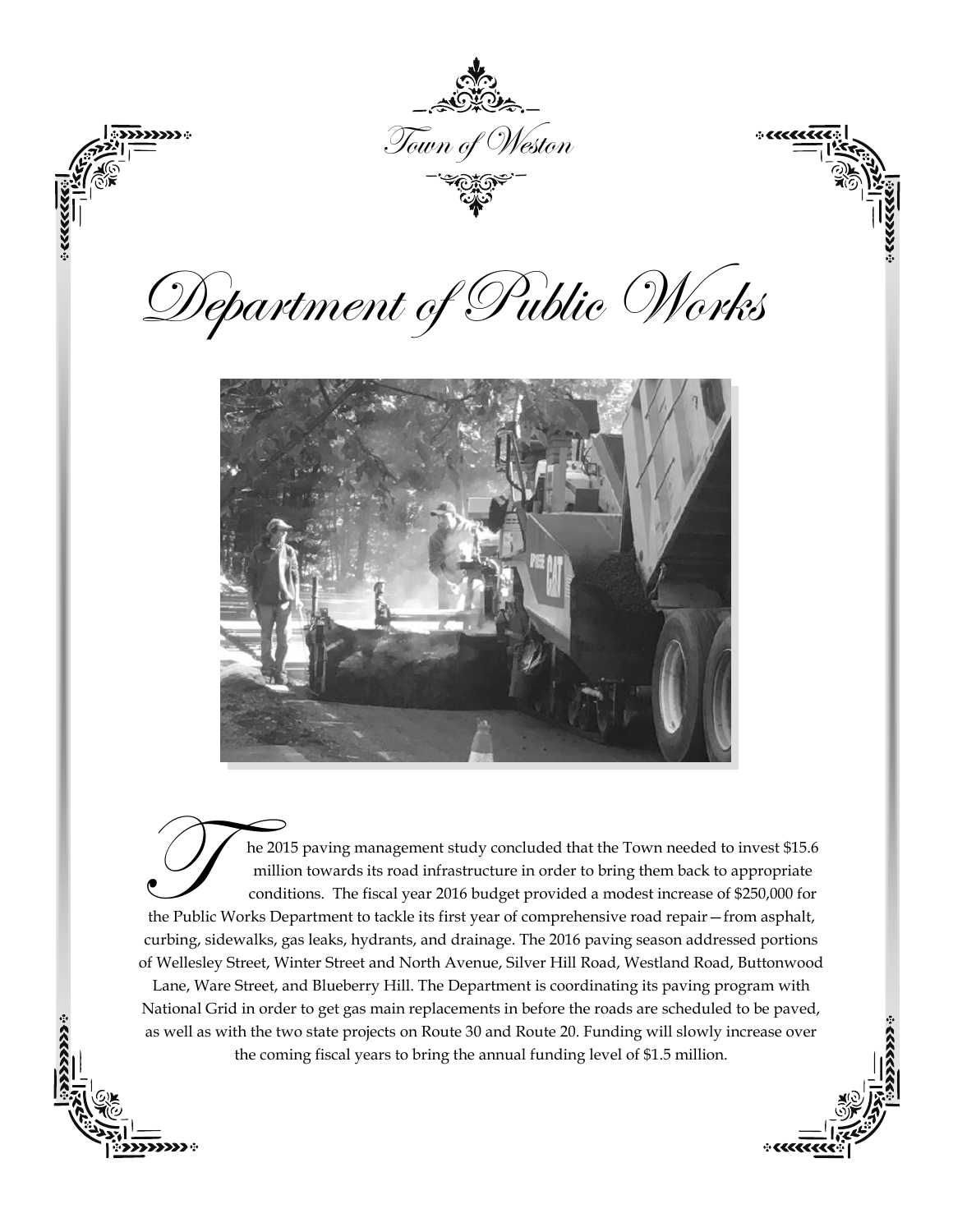### **REPORT OF THE DEPARTMENT OF PUBLIC WORKS**

### Mission Statement

The mission of the Town of Weston's Department of Public Works is:

- To construct and maintain the physical infrastructure that provides for the public's health and safety
- To protect the environment
- To enhance the quality of life, and to ensure that Weston continues to be a desirable place in which to live and conduct business

The mission of the Department will be accomplished through an equitable and cost effective delivery of the following services and products:

Activities to ensure community health and protect the environment:

- o provision of water;
- o drainage of surface water;
- o street sweeping of roadways;
- o disposal of waste refuse;
- o recycling of waste;
- o composting of leaves and yard waste;
- o maintaining of parks, cemeteries and recreation areas

Activities to provide for the safety of pedestrians and motorists:

- o construction and maintenance of roads and sidewalks;
- o provision of street signs, traffic signals, and pavement markings;
- o response to wind and rain emergency events to clear roadways and drainage infrastructure;
- o sanding/de-icing, plowing, and removal of snow



*The MassDEP Public Water System Awards Program recognized Weston's outstanding performance in protecting and supplying safe and fit water to residents for the second consecutive year*

# Public Works Administration

The Administration is responsible for the budgeting, planning, construction, maintenance and overall management of the entire scope of services provided to the citizens of Weston by this Department. The success of the Department would not occur without the talent and commitment that exists within its workforce, the support and guidance that is provided by the Town Manager and Board of Selectmen, and the cooperation that exists between Town departments.

# Snow and Ice Operations

The management of snow and ice operations is considered one of the most important functions of the Department. During the winter of 2015-2016 the Town of Weston received over 35 inches of snow. The season's largest snow event occurred during Friday, February 5<sup>th</sup> to Saturday, February 6<sup>th</sup> in which Weston received eight inches of snow. The winter snow operations included five major plowing events plus

four scraping events and 27 road de-icing events while expending \$447,035 to keep the Town's roads and walkways safe.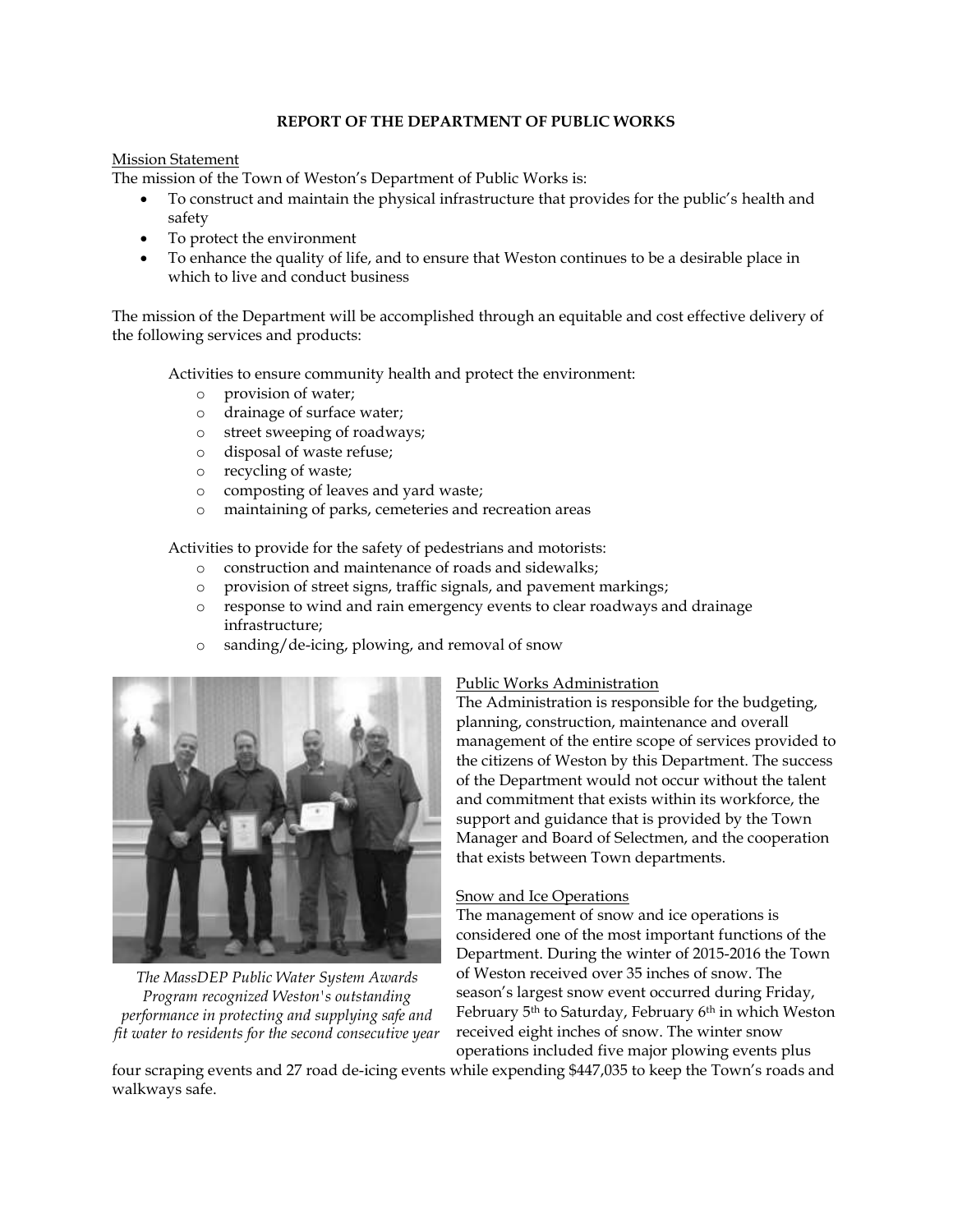#### Construction Projects

*Road Paving* – Reconstruction projects completed during the 2016 paving season were Wellesley Street, from the high school driveway to just north of Radcliffe Road; North Avenue, from Viles Street to Lexington Street; Silver Hill Road; Westland Road; Buttonwood Lane; Ware Street; Blueberry Hill; Winter Street, from Brown Street to Dickson Lane; 1,450 linear feet of Route 30 (South Avenue); and 1,000 linear feet of Wellesley Street to binder as part of the Wellesley Street / Route 30 Signal Improvement Project. Additionally, the Town coordinated with the state on the resurfacing of several state roadways including: Park Road, from the railroad bridge to the Charles River bridge; a portion of Recreation Road; South Avenue at the I-95 interchange; River Road, from the I-95 interchange to just past Norumbega Road; Norumbega Road to the Waltham town line; and Route 20, from the Wayland town line to School Street. The above resurfacing work amounted to approximately 4.3 miles, or 9.5 lane miles, of Town roadway and approximately 4 miles, or 9 lane miles, of state roadway.

*Gas main replacements -* As part of the Town's collaboration and coordination with National Grid on the Town's roadway paving and the utility company's gas main replacements, the 2016 construction season included gas main replacements on Bogle Street, from Sherburn Circle to house number 107; Buttonwood Lane; Ware Street; Blueberry Hill; Boston Post Road, from School Street to Linwood Avenue; Town House Road; Church Street, from Boston Post Road to Town House Road; Old Road; Hilltop Road; and Pigeon Hill Road, from house number 70 to Old Road. The above amounted to approximately 2.35 miles of gas main replaced, which included 135 services being replaced.

*Sidewalk Reconstructions and Construction* – Reconstruction projects completed were North Avenue, from Viles Street to Lexington Street; Silver Hill Road; Boston Post Road, from approximately School Street easterly to Route 20; approximately 1,450 linear feet on Route 30 (South Avenue); and approximately 1,000 linear feet on Wellesley Street as a part of the Wellesley Street / Route 30 Signal Improvement Project. The above projects amounted to approximately 2 miles of sidewalks. New sidewalks installed were on Brown Street, from Wellesley Street to the driveway of house number 150, and Winter Street, from Brown Street to Dickson Lane. The new sidewalk installed represents approximately .8 mile.

*Guardrail Replacement* – No guardrails were replaced this year due to time taken by the Planning Board to review the aesthetics of available materials. The Planning Board submitted its report to the Board of Selectmen late in 2016 and the Public Works Director is reviewing it against the list of needed replacements.

*Drainage Rehabilitations* – The design, permitting and coordination efforts are ongoing for Newton Street, Fairview Road, and Phase II of the multi-phase Southside Drainage Improvement Project.

*Route 30 (South Avenue) at Wellesley Street Intersection Signal Improvements* – This project is a state Transportation Improvement Program (TIP) project, which was expedited through our Town Engineer's office. A Town-hired consultant conducted the design and permitting in September 2014. The right-ofway easements were the responsibility of the Town, which were secured in September 2014. The project was advertised and bids were opened December 2015. Construction management was handled by the Massachusetts Department of Transportation and construction began in the spring of 2016. The project is partially finished with construction anticipated to be completed in the summer of 2017. The estimated project cost is \$1.8 million.

*Water Main Replacements* – The following projects were designed, permitted and constructed during the 2016 construction season: Boston Post Road By-pass, from Golden Ball Road to the Public Works building driveway, which included looping the water main from the Police Station to Linwood Cemetery; Old Colony Road, from Pembroke Road to Columbine Road; Ferndale Road, from Old Colony Road to Ridgeway Road; and Cedar Road, from Meadowbrook Road to just east of Farm Road. The scope of the projects included the replacement of the existing hydrants and water services within the project limits.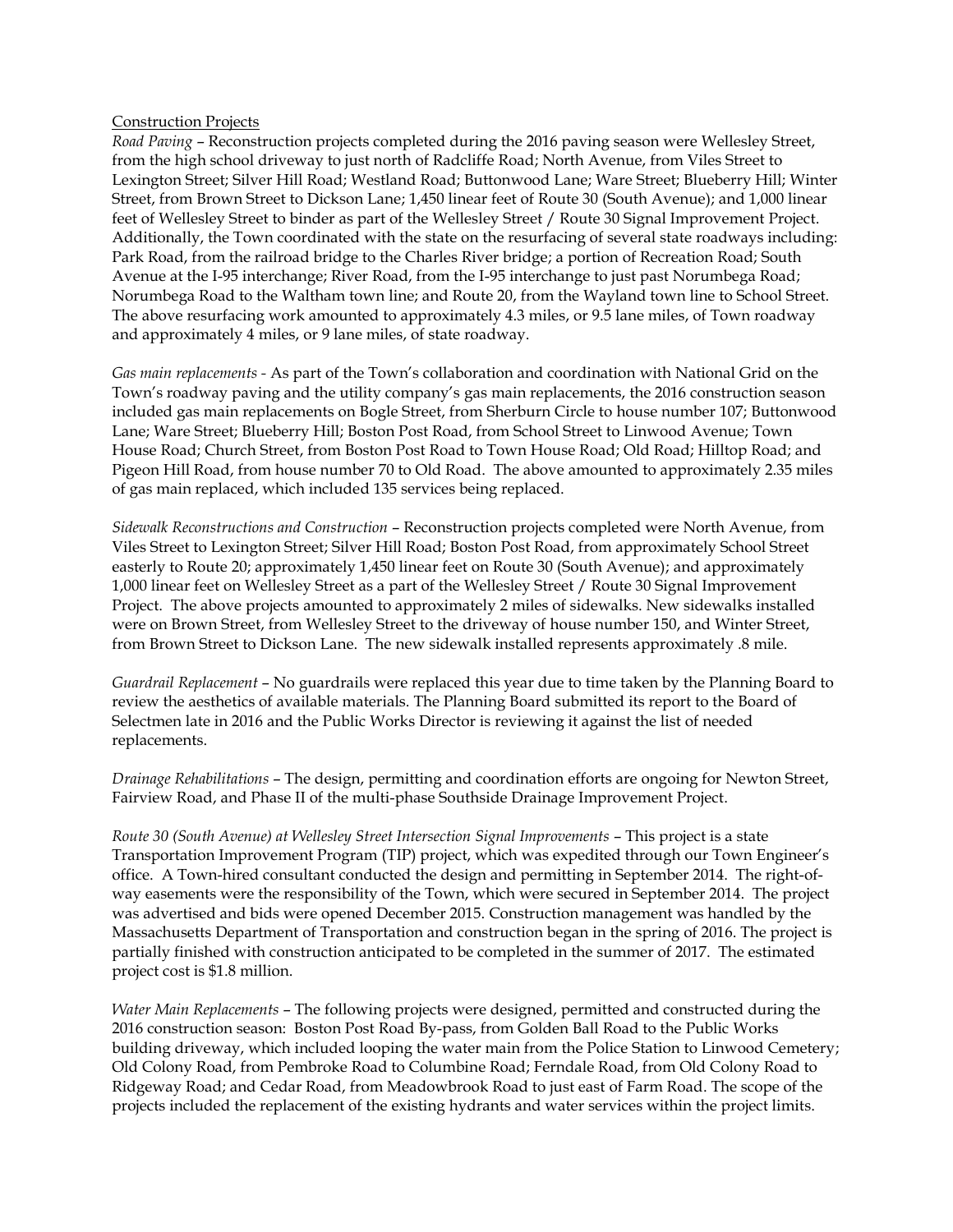Approximately 3,165 linear feet of 8-inch, cement-lined ductile iron water main was replaced and approximately 130 linear feet of 6-inch, cement-lined ductile iron water main was laid.

*Hydrant Replacements and/or Rehabilitations -* 13 new fire hydrants were installed to replace older hydrants and 11 existing hydrants were rehabilitated to modern specifications during the 2016 construction season.

The following divisional reports contain our accomplishments for the year:

## **REPORT OF THE ENGINEERING DIVISION**

The Engineering Division is responsible for the implementation of the Capital Improvements Program for the Department of Public Works, including water, roadway and drainage system improvements; implementation of the Geographic Information Systems (GIS) program; and assistance to various other departments and boards. This division consists of the Town Engineer and the Assistant Town Engineer / Stormwater Engineer.

Capital Improvement Projects constructed in 2016 included:

- Water main improvements on Old Colony Road, Ferndale Road and Cedar Road, plus Boston Post Road By-pass and Linwood Cemetery to create a loop serving the Public Works and Police Department buildings
- Minor drainage improvements in several locations including Old Colony Road, Sibley Road, Highland Street and Newton Street
- The Wellesley Street / South Avenue Transportation Improvement Project, funded by Massachusetts Department of Transportation, was begun in 2016 and includes new drainage, road widening, full depth reconstruction, curbing, utility pole relocation, and sidewalk reconstruction. The project also includes new signal equipment and will be completed by the summer of 2017
- Roadway improvements on North Avenue from Viles Street to Lexington Street, including some geometric adjustments such as left turning lane on North Avenue westbound at Church Street
- The Black Oak Water Booster Station was installed and the Black Oak Storage Tank demolished
- Construction of a new sidewalk on Brown Street and Winter Street

Ongoing design and planning projects included:

- Southside Drainage Project Phase II
- Drainage and roadway improvements for Newton Street
- Drainage improvements in the Westland Road/Merriam Street area
- Merriam Street and Warren Avenue sidewalks
- Speed studies at the school zones on School Street and Wellesley Street
- Cook's Pond Pump and Dam Improvements
- Stormwater action plan to comply with new Environmental Protection Agency General Permit

Other activities and ongoing projects included:

- Traffic and Sidewalk Committee, ex-officio member
- Monitoring the Cook's Pond Pump and Dam project
- Oversight of the environmental monitoring at the former landfill
- Member of the Stormwater Permitting Authority
- Technical review of petitions for Grants of Location from National Grid and Eversource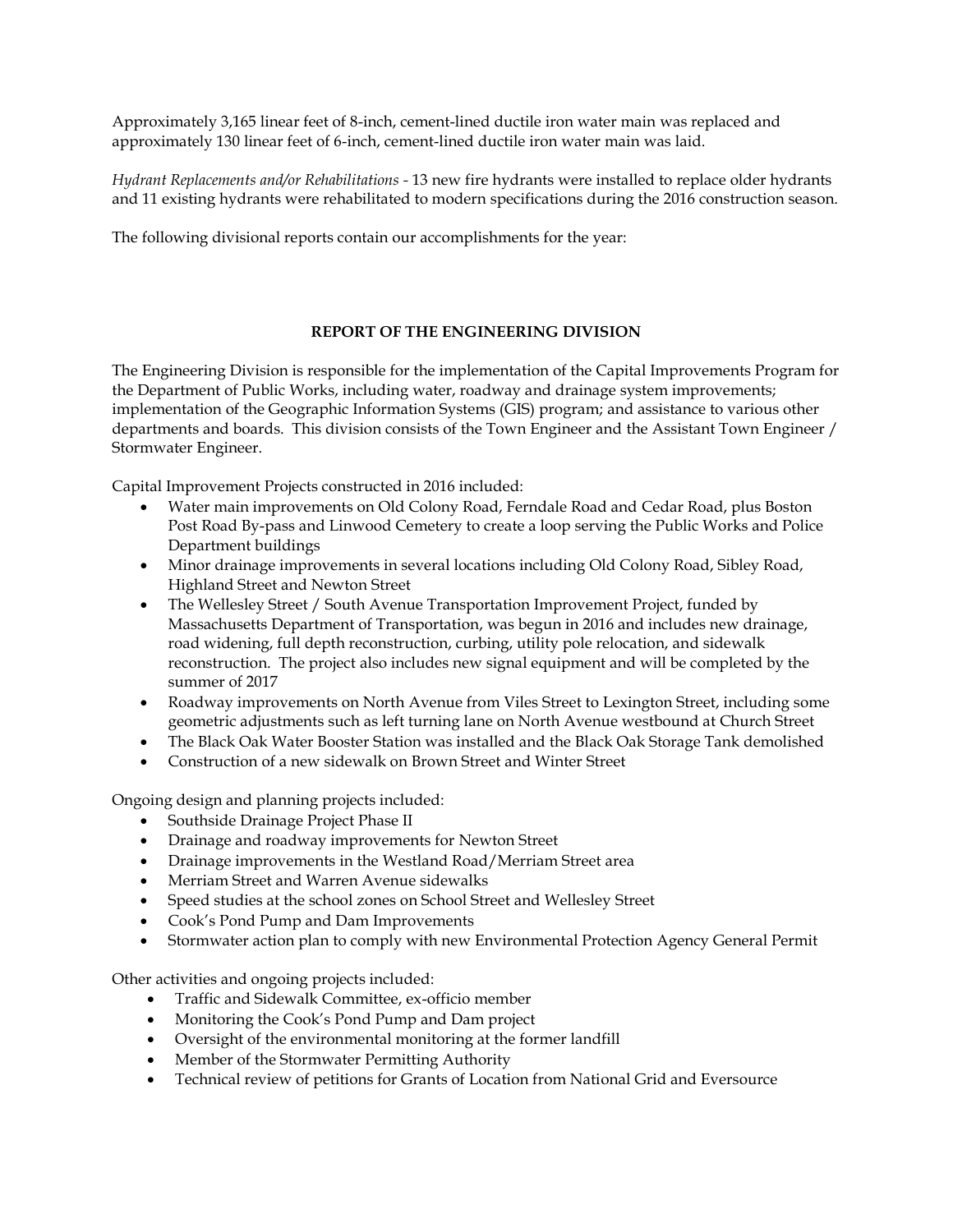The Engineering Division appreciates the cooperation and collaboration with the other Public Works divisions to make these improvements throughout Weston. It is a team effort.

# **REPORT OF THE HIGHWAY DIVISION**

The Highway Division is responsible for the maintenance and care of the roads and sidewalks in town as well as all street signage, guardrails and pavement markings. The six individuals that make up this division accomplished the following projects this past year:

- Road preparation and supervision for the full-depth reclamation, grading and paving of Silver Hill Road, Westland Road, Buttonwood Lane, Blueberry Hill, and Ware Street. Necessary signage and pavement marking improvements followed the road work
- Prepared and supervised the cold planing and pavement overlay of two sections of Wellesley Street. The first section of paving begins at the construction limits of the Route 30/Wellesley Street traffic signal reconstruction to the construction limits of the new traffic signal installation at Wellesley and Brown streets. The second section picks up south of the construction limits of the new traffic signal installation at Wellesley and Brown streets and continues to the south, ending at Woodchester Drive



and Radcliffe Road. Necessary signage and pavement marking improvements followed the road work

- Prepared and supervised the minor widening, curbing installations, cold planing, and paving of North Avenue between Viles and Lexington streets. Necessary signage and pavement marking improvements followed the road work
- Worked with the Stormwater Division to rebuild and/or replace existing drainage structures listed on the 2016 Capital Reconstruction Projects, prior to the road reconstruction and any other drainage structure repairs/replacements
- Assisted the Water Division, as needed, with the installation of new upgraded water services, new hydrants, and replacement hydrants on the Capital Roadway Program
- Assisted the Water Division with the emergency water breaks and scheduled fire hydrant replacements

In addition to the above projects, the Highway Division maintained road conditions by patching potholes, and cutting back vegetation from the sides of many roads, as well as removed tree limbs hanging over roads and sidewalks in order to promote safe vehicular and pedestrian travel in town. The Highway Division responds to after hour emergencies such as snow and ice conditions, downed trees, and roadway hazards, such as potholes.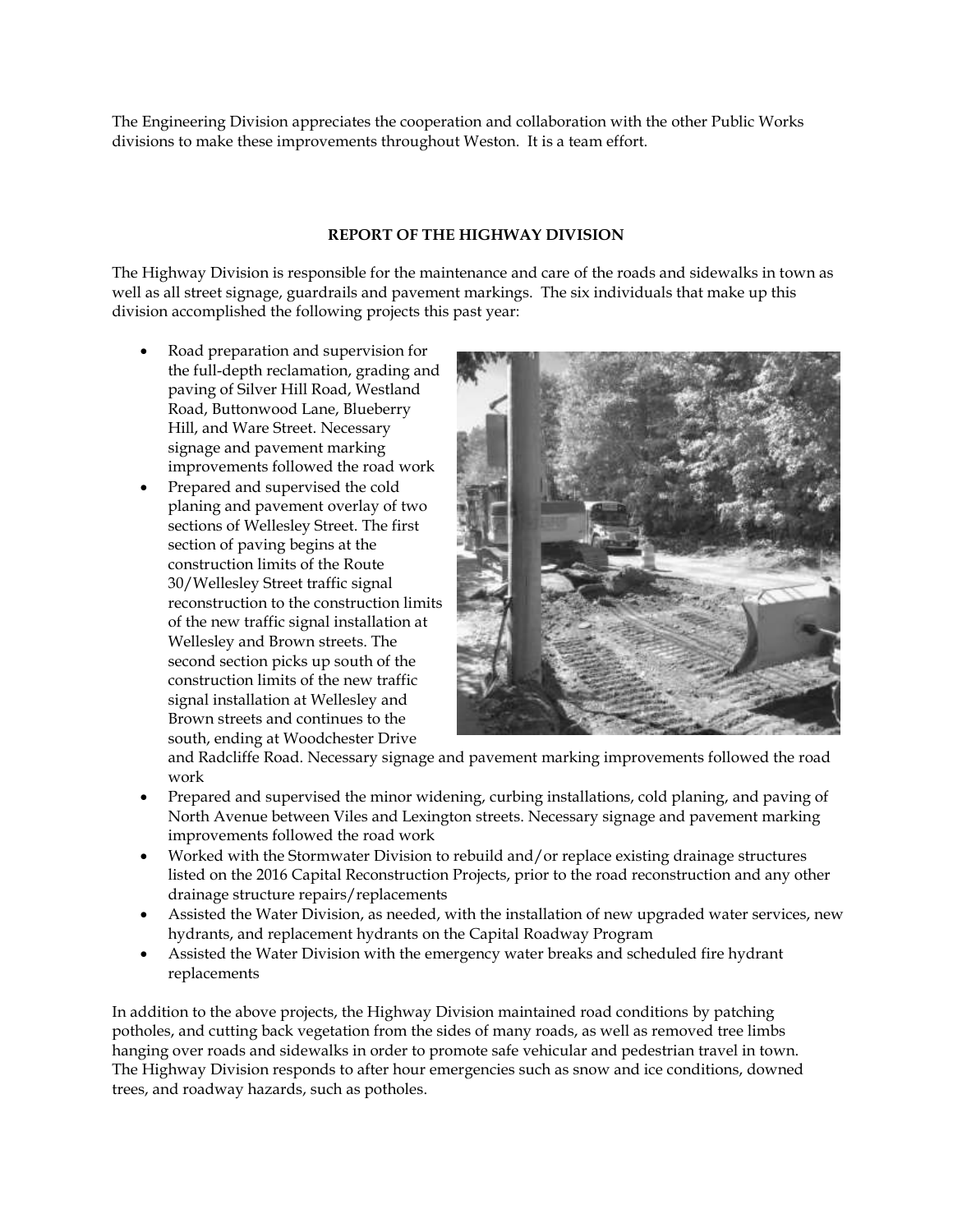#### **REPORT OF THE PARK AND CEMETERY DIVISION**

The primary responsibility of the Park and Cemetery staff is the care, maintenance, and operation of the Town's cemeteries. This includes planning funeral arrangements with residents, carrying out interment and committal services, and tending to the perpetual care of the landscape. Staff within this division also cares for several scenic parks, the Town Green, and the grounds at many municipal buildings, including Town Hall.

Linwood Cemetery sits on 35 acres of rolling terrain, winding paths, native shrubs, specimen trees, and is a well maintained example of the park-like, romantic style cemetery that became popular in the late 19<sup>th</sup> century. Dating from 1873, it is Weston's largest and only active burial ground. This Division is committed to providing exceptional service to the residents of Weston and their families in guiding them through the daunting and often emotionally challenging process of selecting burial plots, making funeral arrangements, and carrying out committal services. We also assist residents with choosing memorials, plantings, and any other specific requests they might have. It is our goal to help people in getting through one of the most difficult periods in their lives and ensure that when a family comes to Linwood Cemetery, their experience is as pleasant and well managed as possible.

## Parks and Open Spaces

The 2016 Arbor Day activities included a most generous donation of new trees to Children's Park from the Tree Advisory Group in a continuing effort to improve and replenish the tree canopy in scenic areas of the town. The installation took place on a sunny spring day in a collaborated effort between the Tree Advisory Group and the Park and Cemetery grounds crew with Selectman Michael Harrity reciting the Arbor Day Proclamation. Weston has been honored by the Tree City U.S.A. award from the Arbor Day Foundation for 13 consecutive years.

In conjunction with the Public Spaces Committee, Weston Garden Club, and the Tree Advisory Group, we are pleased to have the opportunity to continue ongoing improvements and maintenance of the Town Green and surrounding areas. A current project is under way to install new landscaping around the Town Hall flagpole. In the spring, several unhealthy white pine trees



*Nesting red-tailed hawks and their fledglings were seen in Linwood Cemetery this year*

were removed, revealing an open space full of potential for a display garden under the much more visible iconic flag pole.

Memorial Day and High School Graduation festivities on the Town Green and Linwood Cemetery were both very successful this year with the added benefit of sunny and pleasant weather. The Town Green continues to be the center stage for many community events such as the High School's Pumpkin Fest and Spring Fling, the Weston Community Children's Association Winterfest and Summer Kick-off, the Recreation Department's Summer Concert Series and Ice Cream Social, the Weston Media Center and the Public Library's Friday Night Flicks, and the Wayland Weston Rotary Club's Pooch Parade. We wish to thank all those who help to keep the area clean and beautiful for all to enjoy.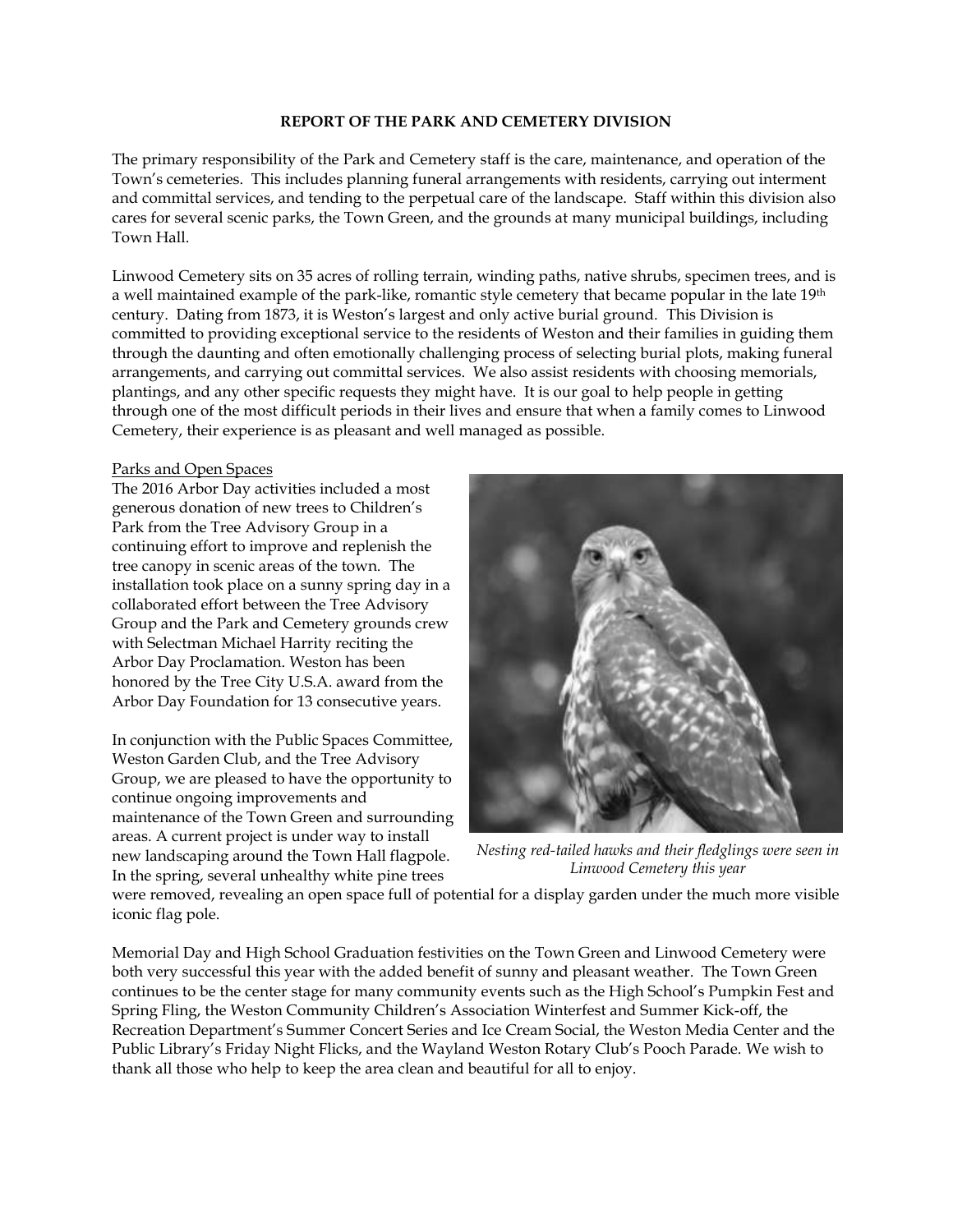The drought of 2016 had a very noticeable effect on the appearance of all the open spaces of the town including the Parks, Cemeteries, and the Town Green. These areas were left barren and desert-like throughout the summer into early fall, with the Town Green being dubbed "The Town Brown." There was some loss of less healthy trees and shrubs due to the severe lack of water but for the most part landscape remained stable.

The Weston Garden Club, as they have been doing for many years, placed wonderful hand-made Christmas wreaths on municipal buildings and Town offices. Members of the Garden Club take cuttings from evergreen shrubs around town and make each wreath individually. This same group is also responsible for the beautiful and seasonal displays at the historic watering trough in the center of town. The Garden Club is also celebrating its 75<sup>th</sup> anniversary and in doing so was responsible for planting 750 Daffodil bulbs on the Town Green in the fall of 2016.

We would again like to thank all of the many Garden Club members, traffic island sponsors, and other residents who donate their time and knowledge towards the betterment of our public open spaces. The Town continues to benefit from this sense of community pride and spirit. There are many unseen hands involved in the planting, care, and watering of the trees, gardens, planters, and landscaped areas around town.

The Division's fiscal year 2016 statistics are as follows: Interments – 62

Casket - 31 Cremation – 31 Interment Fees Collected - \$29,150

Lot Sale Fees Collected: Perpetual Care Trust Fund - \$12,300 Sale of Lots Fund – \$18,300 Town Clerk Recording Fees - \$65.00

Memorials: Monuments – 20 Markers – 19 Fees Collected - \$7,300

Total Cemetery Revenue - \$67,115

# **REPORT OF THE SOLID WASTE AND RECYCLING DIVISION**

Per a recommendation from the former Recycling and Solid Waste Committee, and with the approval of the Board of Selectmen, a pilot Pay as You Throw (PAYT) trash disposal program was initiated on a voluntary basis to test the theory that Weston can reduce its waste and recycle more. PAYT is a system in which residents pay for the actual quantity of trash discarded, rather than paying a fixed fee per household. At the six month point of the trial a report was issued outlining the data collected from the program and an evaluation of the anticipated results for the 12-month permit cycle. After holding two public hearings to gather feedback on the trial PAYT test, the Board of Selectmen voted to discontinue the program as of September 30, 2016. Residents in attendance said they would much prefer to self-regulate their recycling and trash disposal without having to purchase a special bag.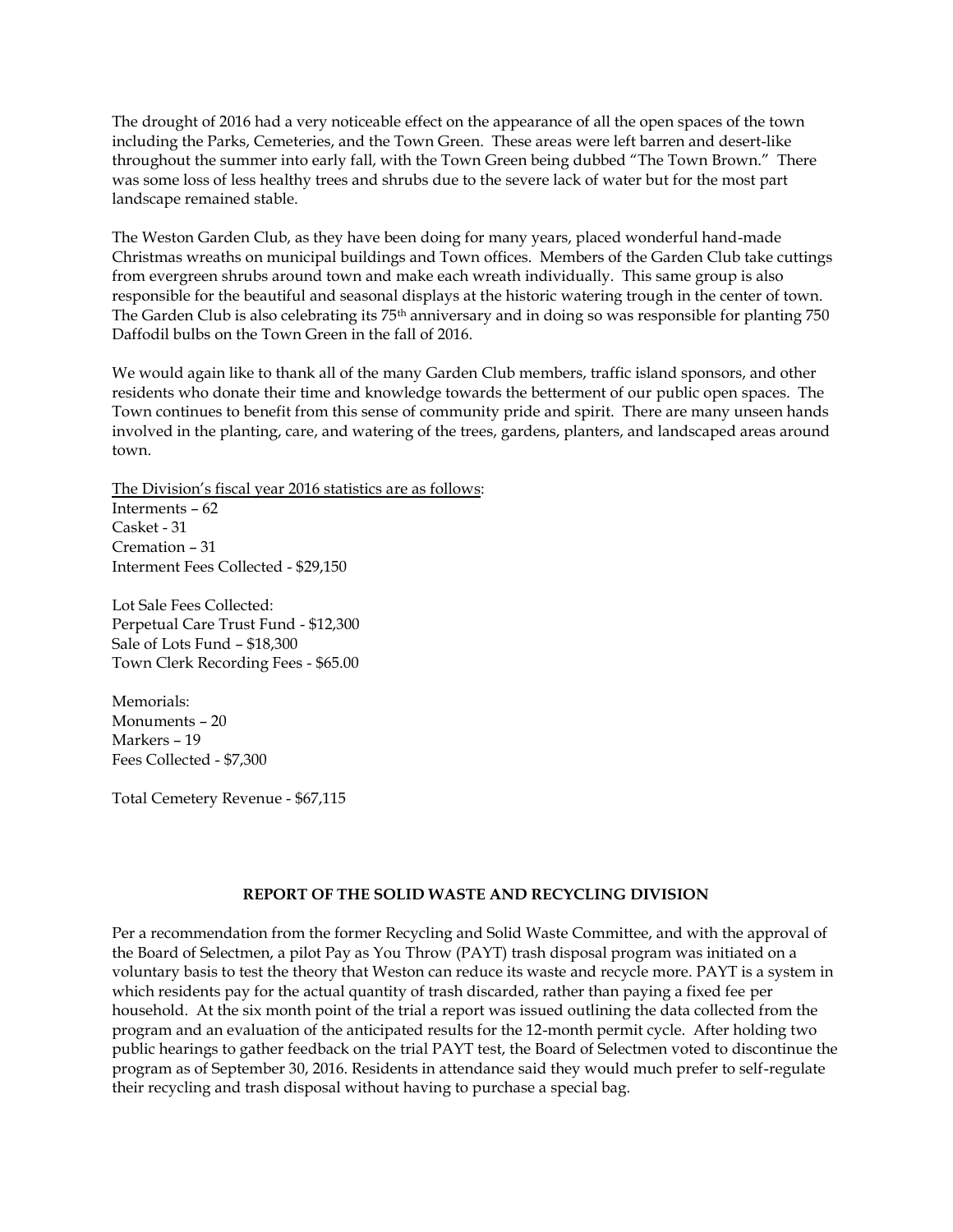

*New signage was installed at the Transfer Station to direct residents to the different recycling options available in order to help decrease the Town's solid waste tonnage*

With the resident request to self-regulate, the Selectmen issued a challenge for residents to reduce the amount of solid waste disposed of at the Transfer Station and to increase individual efforts to recycle more. Weston ranks high in the amount of trash disposed per household, as compared to our neighboring communities. Pending state legislation may put a per capita limit on the quantity of solid waste disposal allowed per household, which may force changes to the method in which the town handles its trash unless there is a marked reduction in the near future.

Currently the average Weston household disposes of approximately one ton of solid

waste per year. Although there has been a slight decrease in recent years, there needs to be a stronger effort put forth by all to reduce trash disposal and increase recycling. The Selectmen and the Town have made this topic a priority for the upcoming year and beyond. New signage was introduced at the Transfer Station to better direct and educate residents. A web page with recycling information was established to inform residents of different types of waste reduction, such as electronics and textile recycling and home composting. A campaign on social media and through the Town's monthly enewsletter was initiated at the start of the new permit cycle to further educate residents.

The Division is continuing an initiative to collect recyclable products from municipal and school buildings and process them through the Transfer Station. By doing so we help to ensure that these materials are removed from the waste stream and processed according to Department of Environmental Protection regulations, while at the same time lowering overall disposal costs and increasing the Town's recycling rate.

Fiscal Year 2016 solid waste and recycling numbers by comparison:

|                                               | <b>FY16</b>  | <b>FY15</b>   | FY14         | <b>FY13</b>   |
|-----------------------------------------------|--------------|---------------|--------------|---------------|
|                                               | $(+/- from$  | $(+/- from$   | $(+/- from$  | $(+/- from$   |
|                                               | previous FY) | previous FY)  | previous FY) | previous FY)  |
| <b>Annual Recycling Rate</b>                  | 45.96%       | 45.74%        | 41.91%       | 43.55%        |
| Recycling Rate Excluding Yard<br>Waste        | 32.58%       | 33.69%        | 31.44%       | 30.58%        |
| Average Cost to Process Recycled              | \$36.56/ton  | \$31.71/ton   | \$26.57/ton  | $$26.14/t$ on |
| Product                                       | $(+ $4.85)$  | $(+ $5.14)$   | $(+ $.43)$   | $(+ $6.81)$   |
| Average Cost to Process Solid                 | 99.29/ton    | $104.42$ /ton | \$106.6/ton  | \$102.97/ton  |
| Waste                                         | $(-$ \$5.16) | $(-$2.18)$    | $(+ $3.67)$  | $(+ $1.94)$   |
| Overall Processing Cost of Solid              | \$70.46/ton  | \$71.16/ton   | \$73.06/ton  | \$69.23/ton   |
| <b>Waste and Recycling</b>                    | $(-\$0.70)$  | $(- $1.90)$   | $(+ $3.83)$  | $(+ $3.30)$   |
| Tons of Total Recycling Material              | 1,440        | 1,469         | 1,319        | 1,489         |
| Tons of Total Solid Waste                     | 1,693        | 1,742         | 1,829        | 1,930         |
| Tons of Total Materials Processed             | 3,133        | 3,211         | 3,148        | 3,419         |
| Recycling Revenue Generated                   | \$8,742      | \$11,019      | \$22,222     | \$17,152      |
| Recycling Savings<br>(Avoided Disposal Costs) | \$90,331     | \$106,804     | \$105,520    | \$113,655     |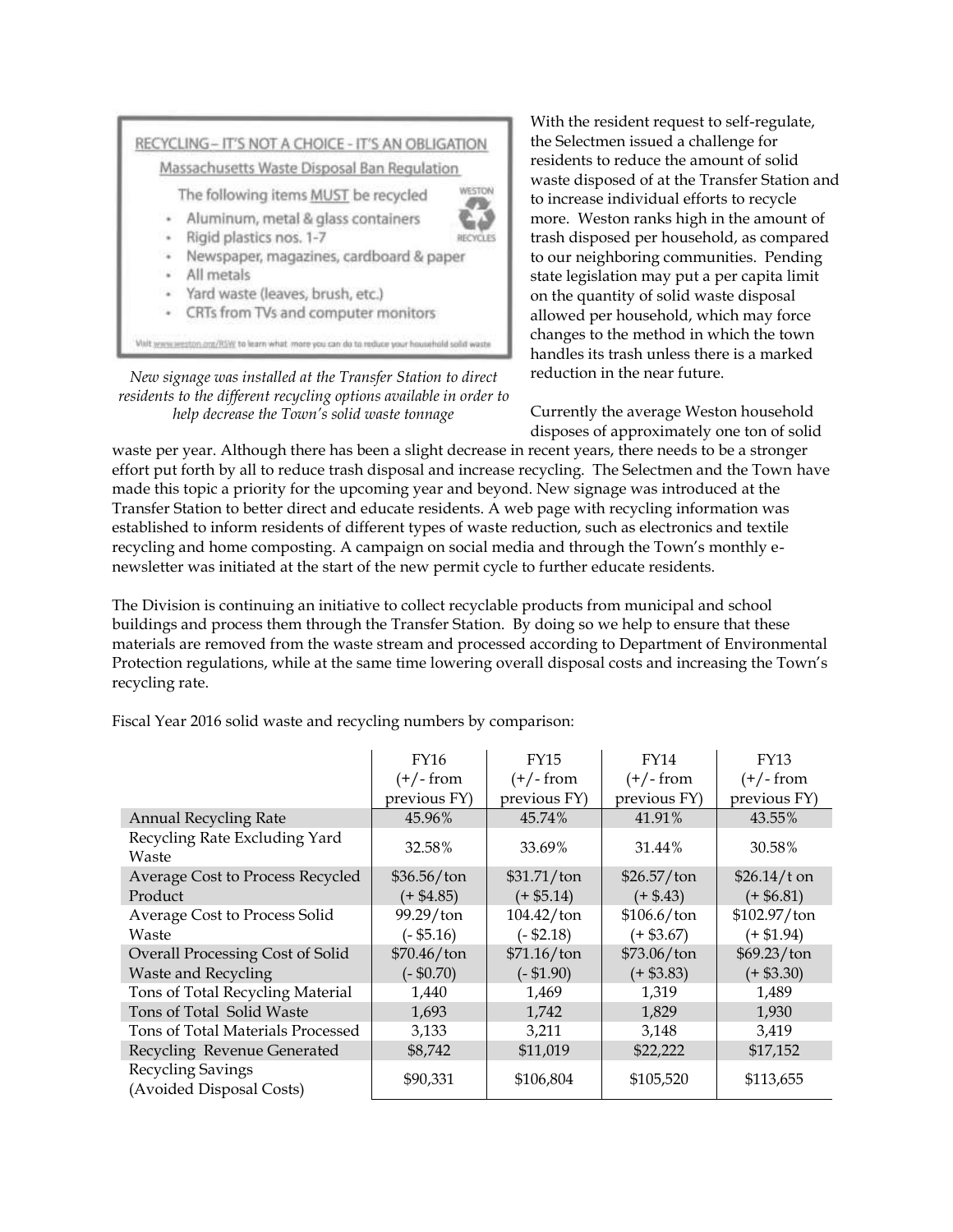In an effort to assist residents in recycling more, the Transfer Station provides many opportunities to help keep recyclables out of the solid waste stream:

- residential yard waste, such as brush, leaves, grass and other yard trimmings are accepted, as well as at the Brush Dump to accommodate spring and fall clean-up;
- a new designated area for electronics, such as televisions, computers and peripheral equipment, and small appliances was added;
- new signage indicating clothing and tattered and worn out textiles, such as old linens, drapes, stuffed animals, and old sneakers are accepted by certain clothing donation collectors;
- several charities accept household goods, books, and bicycles; and
- glass containers, newspaper, mixed paper, cardboard, all metals, tin cans, deposit containers, and plastic, as has been the case for many years

Removal of these items from the waste stream will result in a continued reduction of expenditures on Solid Waste and Recycling Operations as well as aiding us in our goal for a cleaner and healthier environment.

The Solid Waste and Recycling Division's Revenue for fiscal year 2016:

- Resident Permit Sales: \$333,205
- Commercial Haulers: \$ 666
- Recycling Proceeds: \$ 8,742
- Total Solid Waste and Recycling: \$342,613

# **REPORT OF THE STORMWATER DIVISION**

The Stormwater Division is responsible for the maintenance of the Town's storm drains and waterways. This division is made up of three individuals whose focus is promoting Stormwater Management as prescribed by the Environmental Protection Agency. Responsibilities include street sweeping, catch basin cleaning and repairs, drainage system repairs, and the clearing of brush and debris from brooks, streams and waterways. The Stormwater Division also responded to snow and ice emergencies, as well as all reports of flooding in the Town.

Operation highlights of the past year included:

- Rebuilding and/or replacement of six existing drainage structures in connection with the Capital Roadway Program
- Rebuilding and/or replacement of existing drainage structures on roadways outside of the Capital Reconstruction Program
- Assisting the Engineering Division with problematic drainage issues throughout the town. The Engineering Division hired and coordinated contractors to complete the required installations or repairs. The Stormwater Division helped with the investigation of the problems and assisted with construction, as needed
- Pipe cleaning (jetting) and inspection of all existing drainage systems on the roads scheduled to be reconstructed/repaved
- Working with the Highway Division to prepare and execute the full-depth reclamation, grading and paving of Silver Hill Road, Westland Road, Buttonwood Lane, Blueberry Hill, and Ware Street
- Working with the Highway Division to prepare and execute the cold planing and pavement overlay of two sections of Wellesley Street. The first section of paving begins at the construction limits of the Route 30/Wellesley Street traffic signal reconstruction to the construction limits of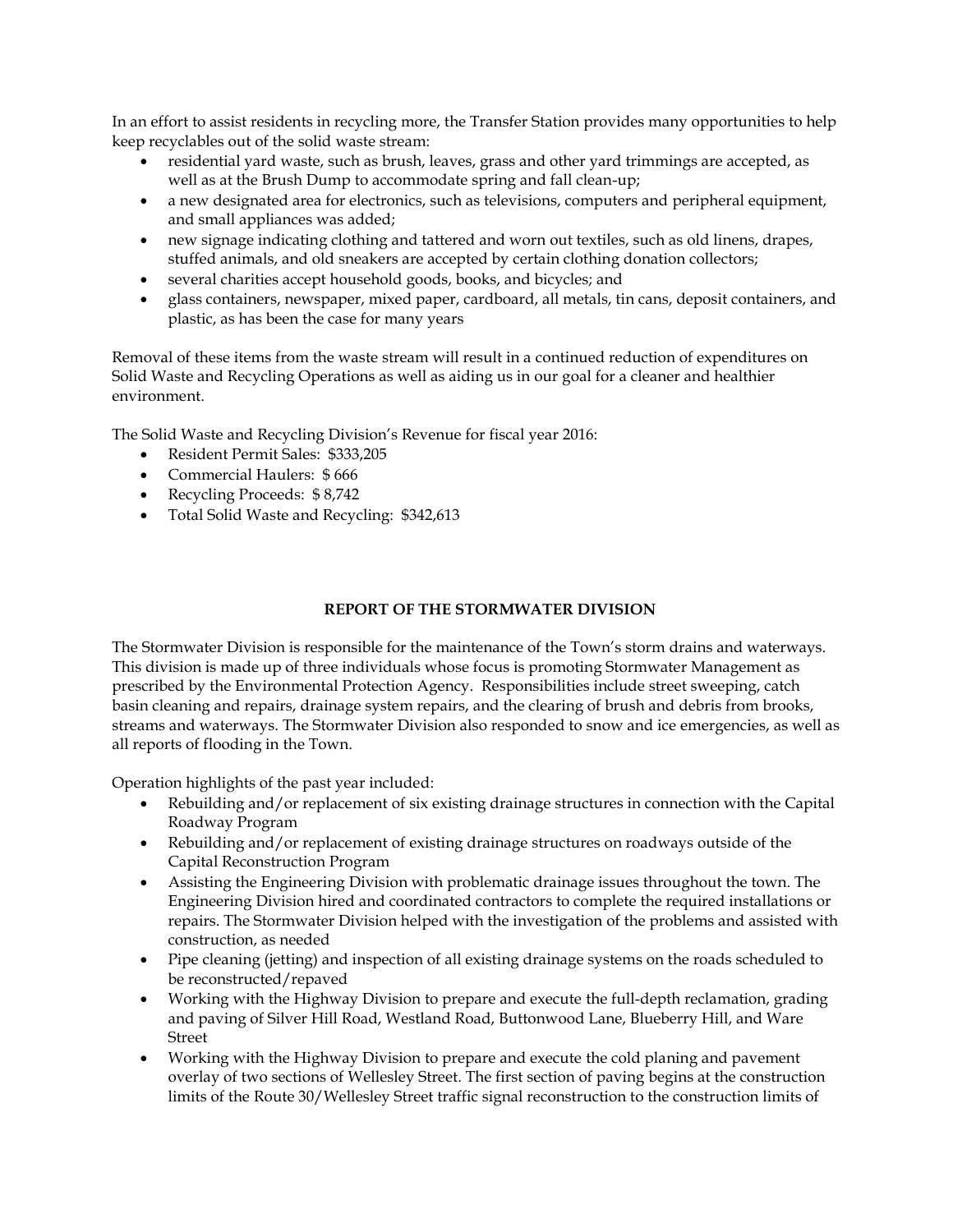the new traffic signal installation at Wellesley and Brown streets. The second section picks up south of the construction limits of the new traffic signal installation at Wellesley and Brown streets and continues to the south, ending at Woodchester Drive and Radcliffe Road.

- Working with the Highway Division to prepare and supervise the minor widening, curbing installations, cold planing and paving of North Avenue between Viles Street and Lexington Street
- Removing approximately 140 tons of debris from approximately 1,500 catch basins
- Sweeping 92 miles of roadway with many of the roads, such as problematic low areas, Town Center, and the main roads, needing to be swept multiple times during the course of the year
- Worked with the Town Engineer, Board of Health and the Conservation Commission to eliminate stormwater, wetland and pollution problems
- Assisting the Water Division with emergency water breaks, the installation of new or upgraded water services, and scheduled fire hydrant replacements
- Assisting the Highway Divisions during emergencies and day to day operations, including the Road Resurfacing Program

### **REPORT OF THE TREE WARDEN**

The role and powers of a Tree Warden are defined under Massachusetts General Laws, Chapter 87, Sections 1-13 and is more commonly referred to as The "Public Shade Tree Act." The Tree Warden is responsible for the care and protection of public shade trees, including the identification and removal of

hazardous trees within the public right-of-way. The Tree Warden also serves as an advisor to the Tree Advisory Group.

The Tree Warden is responsible for setting up public hearings with the Board of Selectmen when a public shade tree is proposed for removal. If the public shade tree is located within the right-of-way on a designated scenic road, the Planning Board must hold a hearing for the proposed removal. If a public shade tree endangers travelers on a public way and the Tree Warden deems the tree to be an imminent hazard, it may be trimmed, cut or removed without notice or hearing.

*Eversource worked with the Tree Warden and the Planning Board on the removal of trees that were hazards to the power company's infrastructure and potentially the public*

In 2016 the Town of Weston was again designated a Tree City USA by the National Arbor Day Foundation for the

13<sup>th</sup> straight year. On April 29<sup>th</sup> the town held a special Arbor Day celebration at Children's Park in commemoration of the planting of a Quercus alba L. (white oak), a native tree that will provide a stately welcome to the center of town. The tree was purchased with Tree Warden funds.

In addition to the hazardous trees that were removed by the Town, Eversource, the Town's electricity supplier, provided a comprehensive tree pruning and tree removal program this past year. Eversource worked with the Tree Warden and the Planning Board on the removal of trees that were not only hazards to their infrastructure but also presented potential hazards to the public.

The preservation of the health and beauty of shade trees along Weston's public roads is essential to the rural character of the town. The Tree Warden is grateful to the employees of the Highway Division and Park and Cemetery Division of the Public Works Department for their hard work and commitment during all hours and weather conditions in order to address emergency tree problems.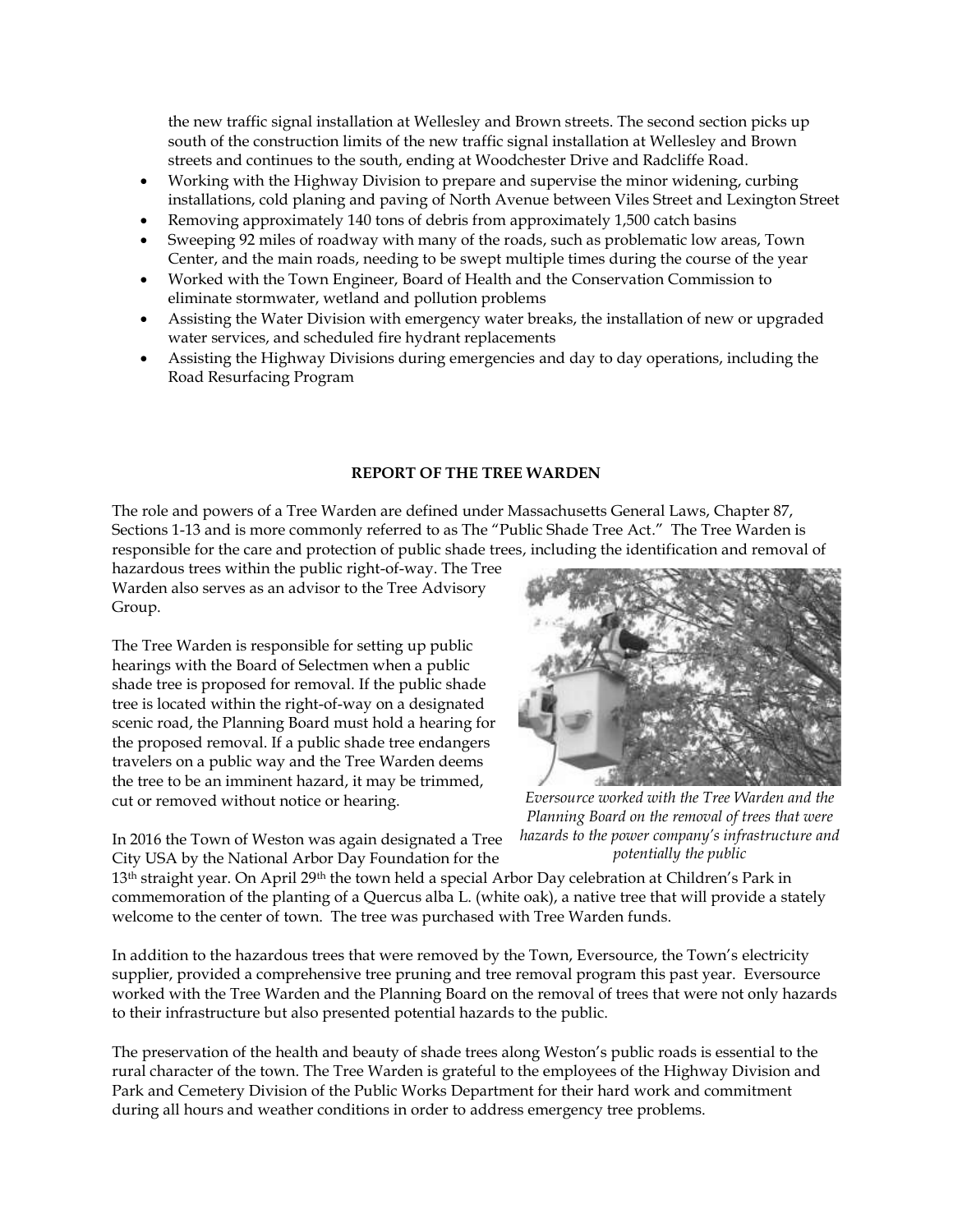## **REPORT OF THE VEHICLE MAINTENANCE DIVISION**

The Vehicle Maintenance Division is responsible for the maintenance and care of most of the vehicles owned and operated by the Town. In addition, this division responds to after hour emergencies such as snow and ice conditions, water breaks, and vehicle break downs. The four individuals that make up this division accomplished the following this past year:

- Performed the maintenance and upkeep of 61 registered Public Works vehicles, 20 registered Police Department vehicles, and 31 registered vehicles for the School Transportation Department. The funding for this work is a part of the Division's annual appropriation.
- Performed the maintenance and upkeep of four registered Recreation Department vehicles, one bus for the Council of Aging, one Building Department sedan, and six registered vehicles for the Facilities and Grounds Department. The funding for this work comes from the corresponding departments that own and operate the vehicles. The Division absorbs the labor expenses unless overtime is involved, which is then funded by the corresponding department.
- Assisted other public works divisions, as well as other Town departments, with the maintenance of small equipment such as lawn mowers, leaf blowers, etc. The maintenance responsibilities fall with the division or department that owns the equipment.
- Assisted with the Public Works Capital Equipment Budget and the specification and purchase of all public works equipment.
- Supervised the maintenance and upkeep of the Town's fuel station, which pumped approximately 46,000 gallons of gas and 64,500 gallons of diesel.

### **REPORT OF THE WATER DIVISION**

The Water Division is responsible for the provision of safe and potable drinking water to 3,644 residents of Weston and responds to all water system emergencies including system leaks, loss of service, poor water quality, and low water pressure. The four individuals that make up the division maintain over 116 miles of water main, 962 hydrants, the Wellesley Street Pump Station, and three water storage tanks that contain 2,621,000 gallons of water. The Town's water is supplied by the Massachusetts Water Resources Authority, which uses ozone treatment as the primary disinfectant and chloramines for residual disinfection in order to provide the safest drinking water possible. Water Division personnel also serve the community by performing a variety of public works related tasks, including snow and ice emergencies.

Operational highlights of 2016 included:

- Emergency repair of six water main breaks
- Replacement of 13 fire hydrants with an additional 11 refurbished or rehabilitated to meet modern specifications
- Working with a contractor to replace two main-to-curb water services on Newton Street prior to the roadway reconstruction project
- Performing inspections on the replacement of 3,165 linear feet of 8-inch diameter, cement-lined ductile iron water main on Cedar Road, Columbine Road, Ferndale Road, Boston Post Road Bypass and 130 linear feet of 6-inch main behind the Police Department, looping through Linwood Cemetery, as part of the Capital Improvement Program
- A full comprehensive leak detection survey of the Water Distribution System, which found 14 fire hydrant leaks and four service leaks that were promptly repaired and will reduce the amount of unaccounted water